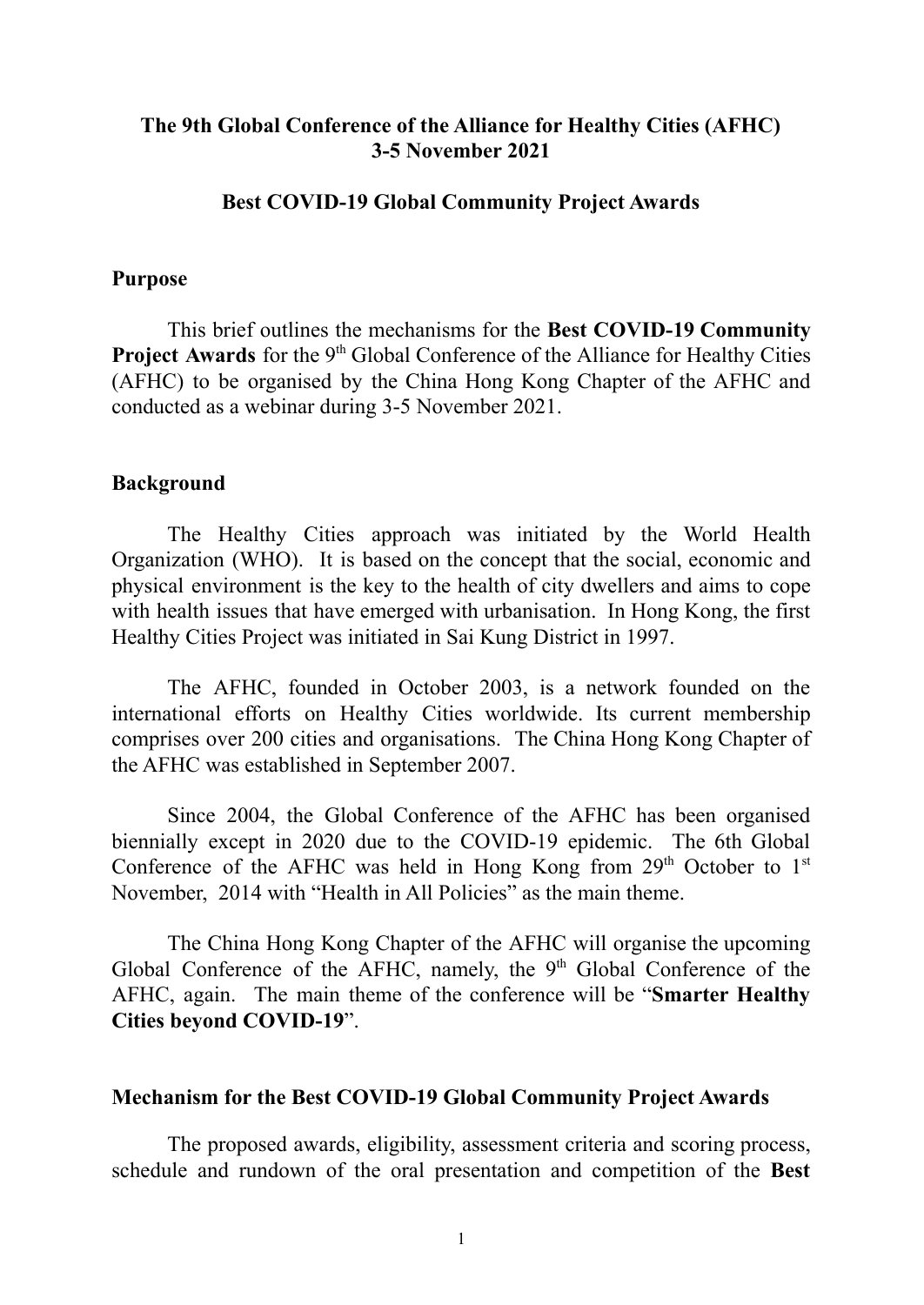**COVID-19 Global Community Project Awards** are outlined below. Award Certificate will be sent to your address shortly after the conference.

## Proposed awards

During 11:45 to 13:30 hours on the third day  $(5<sup>th</sup> November, 2021)$ , there will be a symposium entitled "**Recognition of COVID-19 Global Community Projects and Initiatives**" (Symposium II). The time allocated for Symposium II will be 1 hour and 45 minutes, for which the first 20 minutes will be allocated to a presentation by representative(s) of Hong Kong. In the remaining 1 hour and 25 minutes, representatives from selected countries and areas will each take five minutes (including two minutes for presentation and three minutes for questions and answers) to give an oral presentation on the COVID-19 community projects or initiatives in their respective country or area. The duration will be adequate for a maximum of 15-17 presentations. We have set up **TEN "Best COVID-19 Global Community Project Awards"** for the ten presentations with the highest scores.

# **Eligibility**

To join the oral presentation and competition, the candidate must submit an abstract. The eligibility for the abstract to join the oral presentation and competition is as follows:

- Abstracts should be submitted using a standard electronic abstract form (Annex I).
- One candidate can only submit one abstract.
- The content of the abstract must be related to COVID-19 community projects or initiatives in a country or area. The candidate must indicate clearly the country or area.
- More than one candidate can submit abstracts on COVID-19 community projects or initiatives related to a country or administrative region. In this situation, only the candidate with the highest score attained from the judging process of the judging panel will have a chance to give an oral presentation in the conference.
- The body of the abstract should be organised as follows:
	- Provide the title and background of the project/ initiative;
	- State the objective of the project/ initiative;
	- Describe the programme content;
	- Summarise the findings/ observation; and
	- Describe the application.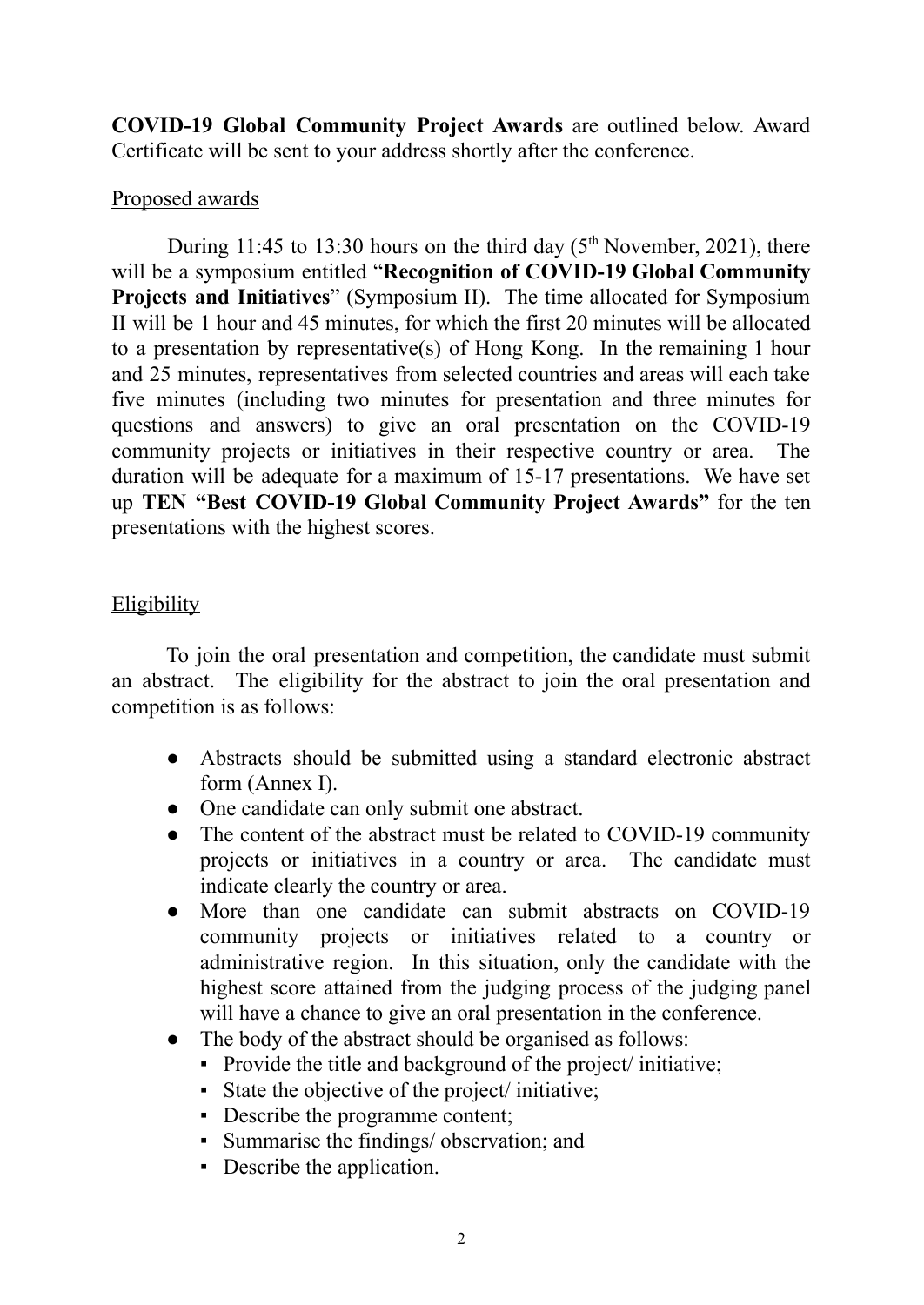- Abstracts should not exceed 350 words.
- All candidates with their abstracts accepted for oral presentation must register for the conference.
- All candidates are welcome including commercial companies but tobacco and alcohol companies are prohibited.

Candidates whose abstracts are accepted for oral presentation will be invited to give oral presentations in Symposium II.

## Assessment criteria and scoring process

A set of assessment criteria (Table 1) is developed based on the COVID-19 Strategic Preparedness and Response Monitoring and Evaluation Framework of the WHO, and the assessment and scoring criteria of the poster presentation of the  $6<sup>th</sup>$  Global Conference of the AFHC. A judging panel comprising representatives from the academia, professionals and experts in relevant fields and sectors is formed to appraise the abstracts based on this assessment criteria.

| <b>Assessment</b><br>criteria                                                                 | <b>Description</b>                                                                                                                                                                                                                                                                                                                             | Weighting |
|-----------------------------------------------------------------------------------------------|------------------------------------------------------------------------------------------------------------------------------------------------------------------------------------------------------------------------------------------------------------------------------------------------------------------------------------------------|-----------|
| Relevance of<br>the project/<br>initiative to the<br>control and<br>prevention of<br>COVID-19 | Whether the project effectively applied<br>preventive and control measures of COVID-19,<br>e.g. surveillance, case investigation and<br>management, quarantine measures, port health<br>measures, infection control measures,<br>vaccination, risk communication, mental health<br>and psychosocial support, addressing health<br>inequalities | 20%       |
| Programme<br>design                                                                           | Whether it is well-planned and well-structured<br>with good parameters to evaluate the outcomes                                                                                                                                                                                                                                                | 20%       |
| Creativity and<br>innovation                                                                  | Whether the project is an innovative approach<br>rather than conventional approach with high<br>degree of creativity                                                                                                                                                                                                                           | 20%       |
| Impact of<br>project                                                                          | Whether the project has led to changes of public<br>policies and/or service delivery models and/or<br>health status of the population                                                                                                                                                                                                          | 20%       |
| Overall<br>presentation                                                                       | Is the content clear, concise and non<br>"jargonistic", will the oral presentation likely to<br>be well-structured and audience engaging                                                                                                                                                                                                       | 20%       |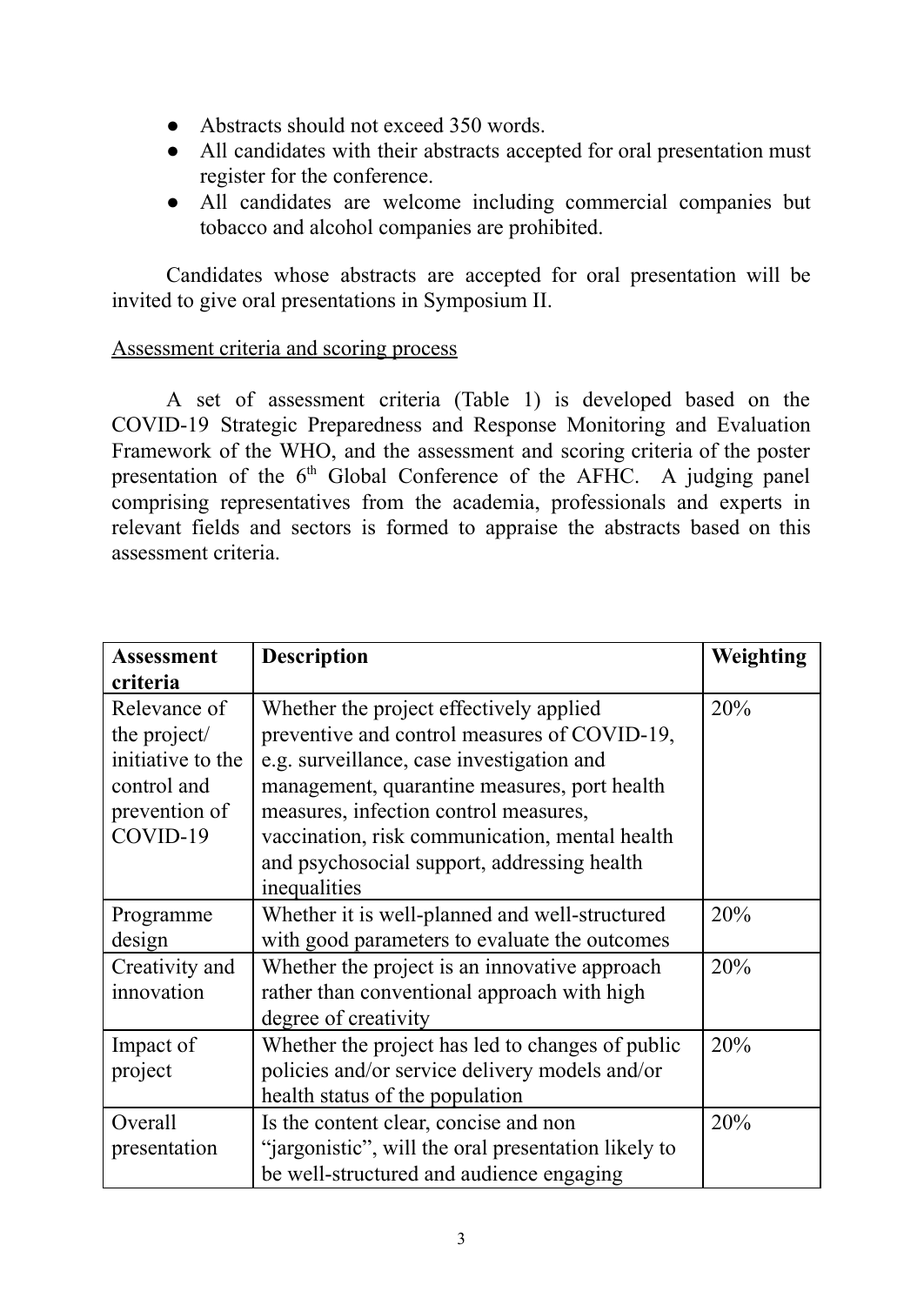Table 1: Assessment criteria for appraisal of the abstracts of oral presentation for the judging panel

The judging panel will select a total of 15-17 abstracts for the oral presentation. The respective candidates will be invited for oral presentation in Symposium II. If any of the candidates cannot conduct the oral presentation, the one with the next highest score will be invited. If more than one candidate submits abstracts on COVID-19 community projects related to a single country or administrative region, only the candidate with the highest score attained from the judging process of the judging panel will have a chance to give an oral presentation in the conference.

All conference participants can vote for their favourite oral presentations after listening to all the presentations in Symposium II. Voting will take place during and close shortly after Symposium II. Each participant can vote for a maximum of TEN presentations through an online platform. For the weighting of the total score of each oral presentation, it will solely be made up of the voting results of conference participants. In this case, the scores given by the judging panel will only decide which 15-17 abstracts will be selected for oral presentation but will not contribute to the total scores. Voting by conference participants solely will decide the TEN winners of the "**Best COVID-19 Global Community Project Awards".**

### Schedule

The proposed schedule of the oral presentation and competition is shown in Table 2.

| Event                                                                                                                   | Date         |
|-------------------------------------------------------------------------------------------------------------------------|--------------|
| Call for abstract                                                                                                       | 20 September |
| Deadline for abstract submission                                                                                        | 25 October   |
| Judging panel to provide a score for each abstract and select   27 October<br>the 15-17 abstracts for oral presentation |              |
| Notification of acceptance of abstract                                                                                  | 27 October   |
| Date of oral presentation (15-17 candidates)                                                                            | 5 November   |